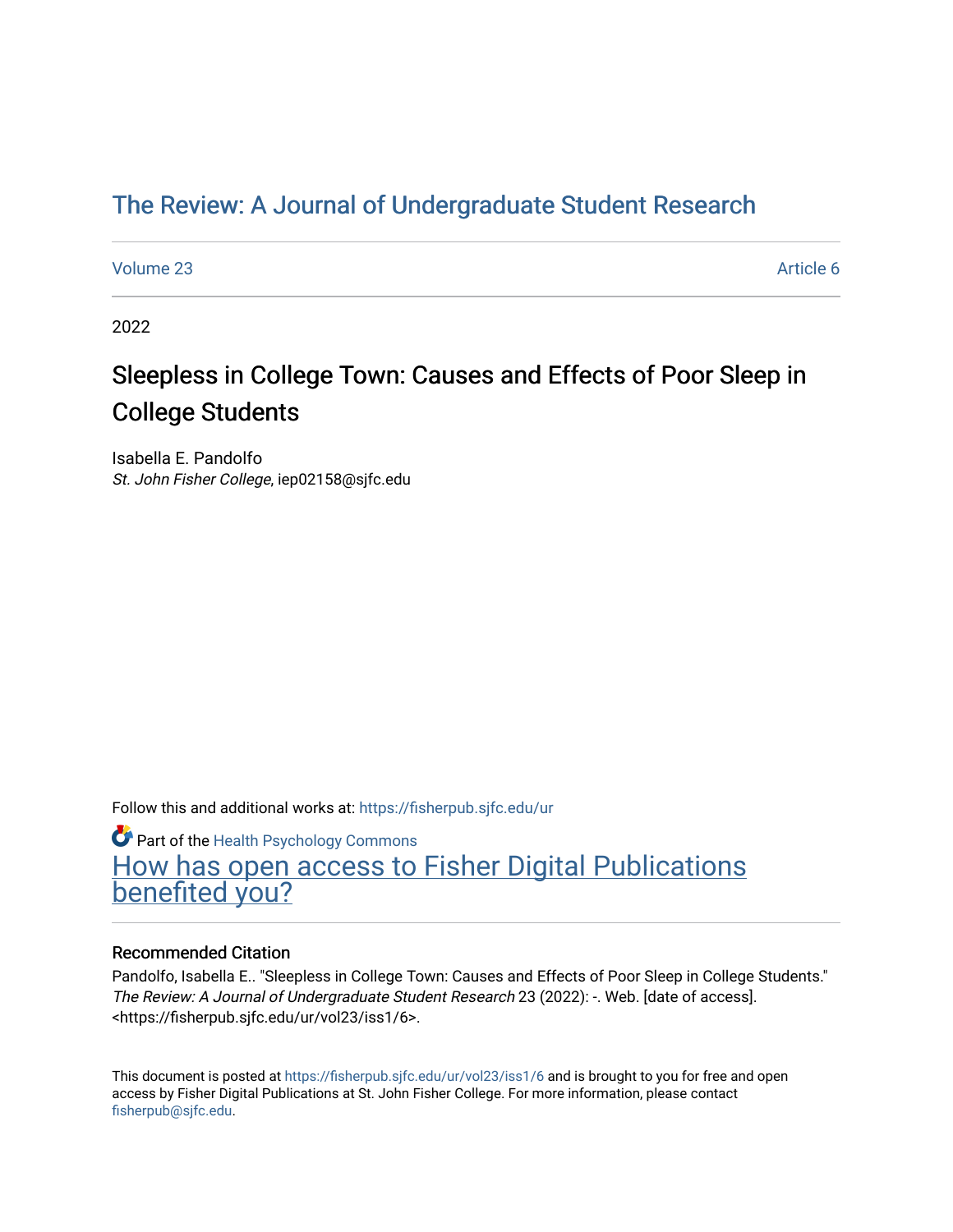# Sleepless in College Town: Causes and Effects of Poor Sleep in College Students

#### **Abstract**

This article is an examination of the various causes and effects of sleep deprivation and poor sleep quality in college students. Using various studies and articles as evidence, this review explores the causes of sleep deprivation in college students, and addresses the ways in which other parts of one's well-being may suffer as a result of sleep deprivation. The nature of life as a college student is not conducive to good quality sleep or sufficient amount of sleep, and the various detrimental factors to sleep quality, such as napping, technology, and social factors contribute to problems in other areas. According to existing literature, circadian rhythm-disrupting excessive napping, hyper-vigilance to technology, fear of missing out, and the social nature of life in a dorm room all contribute to sleep deprivation. Consequent problems in the areas of physical health, mental health, and academic performance are common. Such problems include weight gain, immune system deficiency, increased risk for cancer and Alzheimer's, stress, anxiety, depression, poor memory and decreased concentration, lower grades and poorer test performance. Additionally, this review addresses possible solutions to the poor sleep quality that seems to be inherent in college life, such as sleep hygiene courses incorporated into program requirements, as well as areas for further research, such as the desire for college students to nap.

#### Keywords

sleep deprivation, sleep quality, college students, causes, effects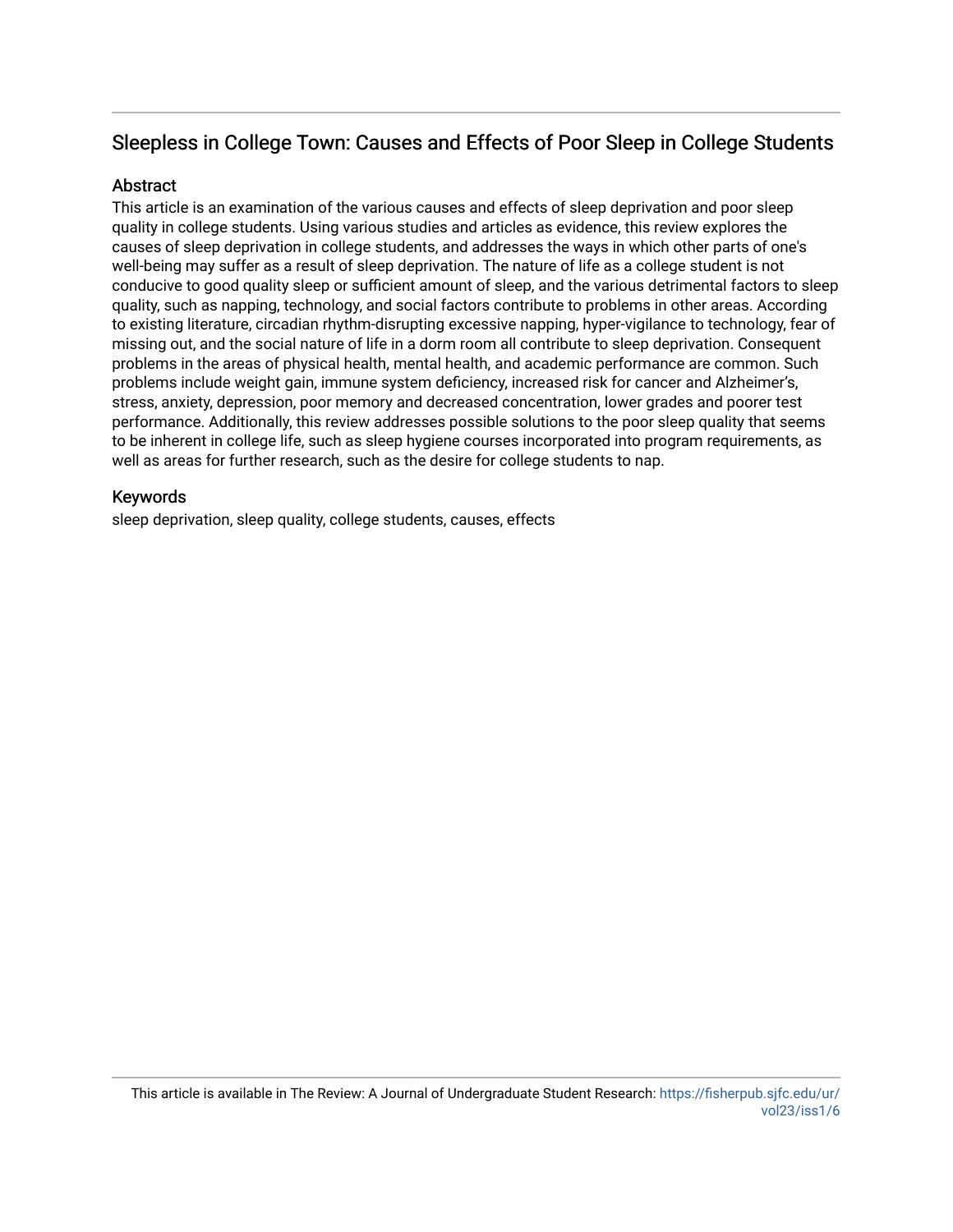#### **Sleepless in College Town: Causes and Effects of Poor Sleep in College Students**

Isabella E. Pandolfo

Abstract: *This article is an examination of the various causes and effects of sleep deprivation and poor sleep quality in college students. Using various studies and articles as evidence, this review explores the causes of sleep deprivation in college students and addresses the ways in which other parts of one's well-being may suffer as a result of sleep deprivation. The nature of life as a college student is not conducive to good quality sleep or sufficient amount of sleep, and the various detrimental factors to sleep quality, such as napping, technology, and social factors contribute to problems in other areas. According to existing literature, circadian rhythmdisrupting excessive napping, hypervigilance to technology, fear of missing out, and the social nature of life in a dorm room all contribute to sleep deprivation. Consequent problems in the areas of physical health, mental health, and academic performance are common. Such problems include weight gain, immune system deficiency, increased risk for cancer and Alzheimer's, stress, anxiety, depression, poor memory and decreased concentration, lower grades, and poorer test performance. Additionally, this review addresses possible solutions to the poor sleep quality that seems to be inherent in college life, such as sleep hygiene courses incorporated into program requirements, as well as areas for further research, such as the desire for college students to nap. Keywords: sleep deprivation, sleep quality, college students, causes, effects*

College students are some of the most sleep deprived people in the country (Otenyo, 2015). In fact, up to 60% of college students suffer from poor sleep quality (Schlarb et al., 2017). Poor quality sleep can result from a number of things, including delayed sleep onset, decreased sleep duration, and increased number of sleep disturbances. These sleep problems can impact the health and daily life of college students. This literature review will address the common causes of poor sleep and the physical, mental health, and academic impacts of poor sleep in college students, by reviewing and synthesizing existing research, as well as discuss possible solutions and opportunities for further research. The review will be organized into two sections, causes, and effects, as well as subsections addressing specific aspects of sleep.

#### **Causes of Poor Sleep in College Students**

### *Napping*

One possible cause of poor sleep is frequent or excessive napping, which college students often fall victim to. In a 2015 study by Ye, 75% of participants reported napping in the month prior to the survey, with 42.9% reporting having napped at least once per week. According to the National Sleep Foundation, napping, especially at night, can alter the sleep cycle by shifting circadian rhythms. Since napping after 2 pm results in more slow-wave sleep, you might have trouble falling asleep at a reasonable time later that night (Pacheco, 2020). This may lead to negative health consequences such as depression, decreased glucose tolerance and insulin sensitivity, altered adrenal function, and increased evening cortisol levels (Ye, 2015). Lastly, longer naps can cause sleep inertia, which is the transitional state between sleep and wake, and often comes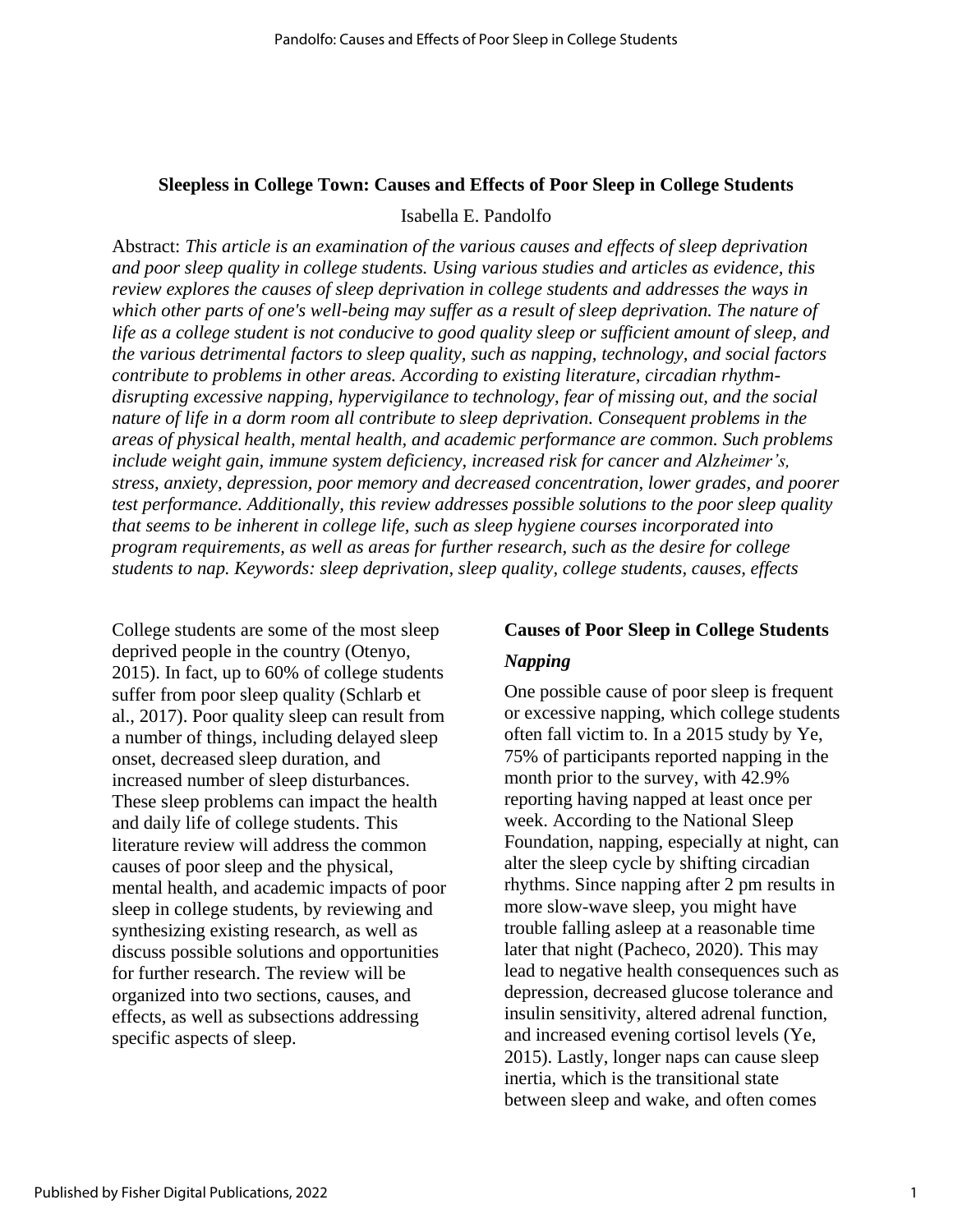with confusion, grogginess, and cognitive deficits. There is evidence that all of these factors can contribute to poor sleep quality because students who reported napping over 2 hours had an average score 2 points higher on the Pittsburgh Sleep Quality Index (PSQI) than those who reported napping for 1 hour. Furthermore, 77.6% of frequent nappers were the most likely to identify themselves as "night owls" but felt the least satisfied with the amount of sleep they got on school nights.

# *Technology*

College students are also avid users of technology and social media, both of which may also prevent them from getting good quality sleep. Research has demonstrated that individuals who excessively use computers and phones in their bedroom have later bedtimes and tend to wake up later in the morning (Dowdell and Clayton, 2019). Having the world at their fingertips, young adults have developed hypervigilance when it comes to their phones; waking up at night at the sound of their notifications and keeping phones close during sleep only fuels this. Some students even engage in sleep texting, which is when an individual sends a text while in a sleep state, which is aided by the hypervigilance. In the Dowdell and Clayton study, 72.6% of students engaged in sleep texting and had lower sleep quality ratings than non-sleep texting students. In the Adams et al. study, 67% of the sample reported using their cell phone before going to sleep (Adams et al., 2017). This has been linked to difficulty falling asleep, frequent awakenings at night, or early wake times. Exposure to device lighting before bed, even if only for an hour to two, also delays the release of melatonin (Wood et al., 2013), and therefore delays the circadian rhythm. These sleep interruptions, combined with their schedules, may affect the students' sleep duration and quality, chronically depriving them of sleep, and therefore sleep

debt accumulates. This contributes to students' fatigue.

## *Social Factors*

The social nature of college students' lives can also contribute to sleep problems and lack of good quality sleep. Fear of missing out, or FOMO, is one aspect of students' social lives that may get in the way of their sleep. FOMO is the anxiety that something exciting, interesting, or fun is happening elsewhere and you're not involved in it. According to a 2017 study, nearly three quarters of young adults experience this (Adams et al., 2017). Additionally, those high in FOMO tended to use Facebook sooner after waking and before going to sleep (Przybylski et al., 2013). In Adams et al., a majority of students admitted to staying up later in order to socialize with peers on campus and people from back home via social media, leaving them restless and unable to fall asleep once in bed. Another aspect of the social nature of college students' lives is community living. Many students live in dorms and residence halls where people socialize in the halls while others are trying to sleep. Living in a social environment can make it difficult to prioritize sleep, because of both the physical distractions and the fear of missing out on something happening outside your door.

# **Effects of Poor Sleep in College Students**

# *Physical Health*

Many do not realize just how important sleep is, and not getting enough sleep can pose threats to one's physical health. In fact, continued lack of sleep can actually lead to death. In patients with progressive insomnia, patients just stop sleeping completely after several months, losing many basic brain and body functions. After 12-18 months of this, they will die. Additionally, sleep "restocks the armory of our immune system", helping to fight cancer, infection, and other illnesses,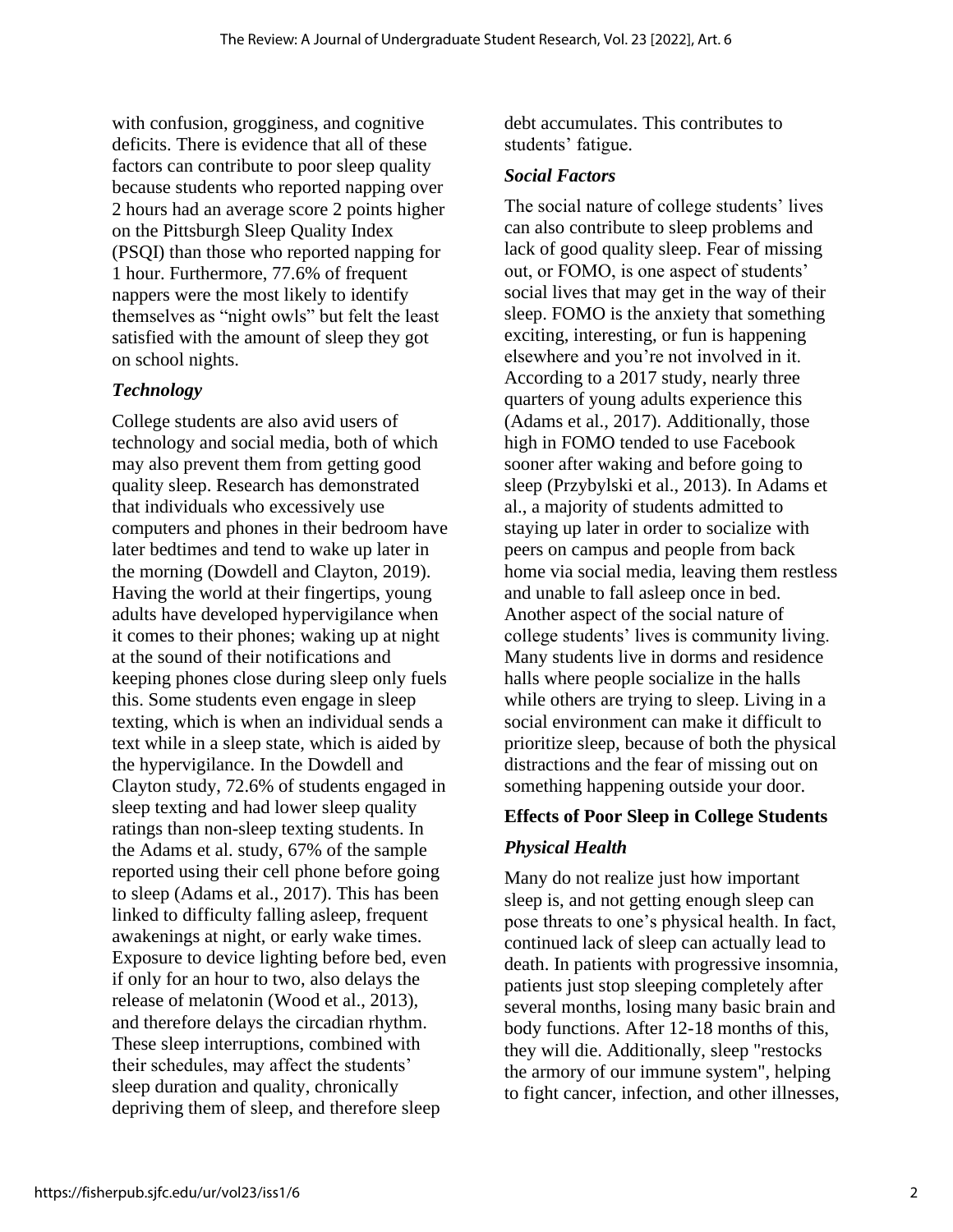circulating glucose, regulates our appetite, and maintains a healthy gut. Regularly getting less than 6 or 7 hours of sleep can damage your immune system, which can double your risk for cancer, and is a factor in whether or not you may develop Alzheimer's (Walker, 2018). When one is tired or sleep deprived, they may notice that they make unhealthy and impulsive food choices or have more intense craving. This is because sleep regulates our appetite and ability to feel satiated, and therefore helps to control body weight. Epidemiologists have observed in their studies an increase in cardiovascular events in participants with only 5 to 7 hours of sleep per night (Afandi et al., 2013). According to research by Lorenzetti in 2020, studies have indicated that sleep restriction, which was operationally defined as sleeping approximately four hours a night for 10 nights, resulted in elevated cortisol levels. This can lead to increased sympathetic activation, keeping individuals up at night and delaying the release of melatonin, delaying sleep onset latency, or time it takes to fall asleep, and decreasing sleep duration. The resulting consequence is poorer sleep quality, leading to sleep deprivation.

## *Mental Health and Cognition*

Many college students who are sleep deprived also run into struggles with their mental health and cognitive function. According to Afandi et al. (2013), sleep deprivation of less than six to seven hours per day can lead to serious impairment of cognitive and psychomotor function. This includes reduced concentration, memory and poor thinking, and daytime dysfunction. Additionally, in the sample of a study by Becker et al. (2018), ADHD-HI symptoms were significantly associated with increased sleep disturbances. ADHD-IN symptoms were significantly associated with poorer sleep quality and increased daytime dysfunction. Anxiety symptoms were

associated with increased sleep disturbances and sleep medication use, and depressive symptoms were associated with increased daytime dysfunction. Overall, ADHD-IN, anxiety, and depression symptoms were each associated with significantly higher PSQI scores. In the same 2020 research, Lorenzetti reported significant correlations between sleep quality, insomnia severity, and sleepiness and increased total mood disturbance, perceived stress, and depressive symptomatology. This tells us that sleep problems may be correlated with the symptoms of numerous mental health issues and therefore, this is a negative effect of poor sleep quality. However, there are possible critiques to this conclusion. For one, it is important to note that sleep problems, or excessive sleep resulting in poor quality sleep, are already symptoms for numerous mental health issues, namely depression and anxiety. Additionally, poor quality sleep could worsen existing mental health issues. Furthermore, it is possible that both of these are from where the association between sleep problems and mental health issues arise.

Lastly, another detriment to mental health when an individual is not getting enough sleep is in regard to cognition. Lorenzetti (2020) describes how results of sleep studies have consistently shown that sleep deprivation increases reaction times and poor performance in attention and vigilance tests. According to Walker, sleep improves our ability to learn, memorize, and make logical decisions, and allows our brains to navigate the social world we live in. Sleep also enhances our ability to make new memories, and sleeping well before, during, and after learning can help us protect newly acquired information. Without sleep, an individual's brain becomes less effective at absorbing new information and the ability to retain recently learned information is impaired (Dowdell and Clayton, 2018).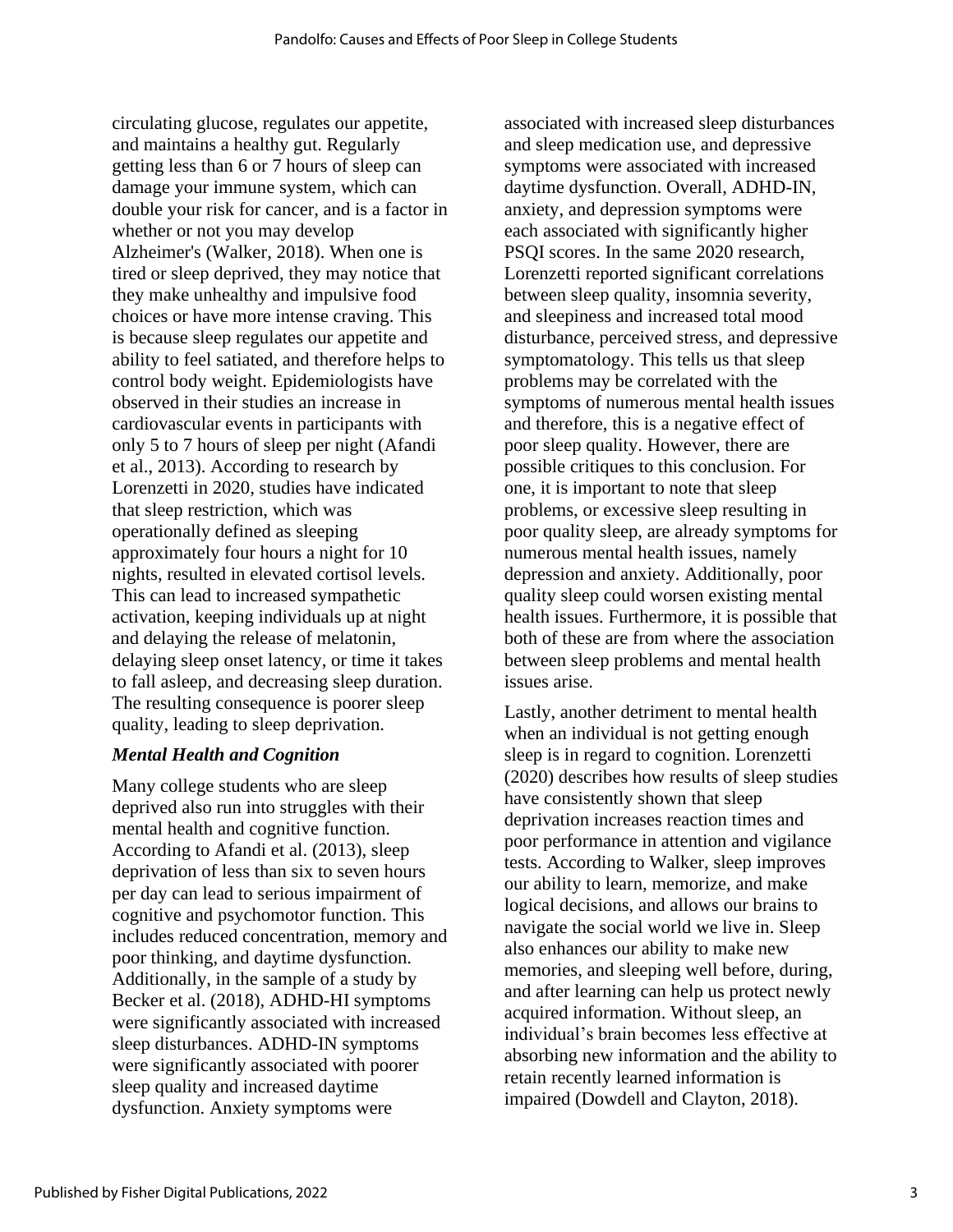According to Lorenzetti (2020), working memory capacity decreases when sleep is restricted. Cognitive deficits in college students can pose problems considering the rigorous academic problems and schedules they may be involved in.

## *Academic Performance*

A major consequence of sleep deprivation and poor sleep in college students is the possibility for academics to suffer. Poor sleep quality, together with shortened sleep duration, late bedtimes and rise times, and inconsistent sleep and wake schedules, has been shown to negatively affect academic performance in young adults. In the Ye study, students who reported being frequent, long, or late nappers had either a lower GPA or were more likely to oversleep and miss or be late to class, the latter being at 62.7% of the sample. According to Afandi et al. (2013), poor academic performance, often resulting in poor grades, was also associated with sleep deprivation to less than six to seven hours a day. According to Becker, poor sleep quality, shortened sleep duration, and delayed sleep onset latency can have a significant impact on college students' daytime functioning. These sleep difficulties put students at risk of poorer academic functioning, emotional dysregulation, and increased daytime sleepiness. In the sample of a study by Okano et al. (2019), longer sleep duration, higher quality sleep, and more consistent sleep were associated with better academic performance. Additionally, longer sleep duration and better sleep quality during the full month before a midterm were more associated with better test performance, rather than just the night before the exam. Furthermore, sleeping well while the information on the exam was being taught may be more crucial to performance on the exam due to the cognitive effects of sleep mentioned earlier. That is, good sleep may assist in the storage of information in long term memory.

## **Discussion**

## *Possible Solutions*

Sleep deprivation in college students is undoubtedly a problem. However, there may be opportunities to get students sleeping more and sleeping better. In a study by Baroni et al. (2017), a group of students participated in a sleep course designed to teach cognitive and behavioral strategies for poor sleep hygiene, and then put those strategies into practice. The practice of the strategies taught were measured using individual assessment of sleep behaviors and sleep hygiene via sleep logs. Students learned how to use a worry diary to address anxiety that could possibly keep them up, and the course also addressed historical and cultural elements of sleep, anatomy, physiology, sleep disorders, and dreams. Controls were enrolled in a child and adolescent psychopathology course that did not have a sleep education component. When looking at the students' sleep logs, there was a trend of higher total sleep time and greater sense of feeling well rested in the sleep course students compared with the control group. Control students who dropped the course had significantly higher PSQI scores than those who continued participating. Additionally, the sleep course students who dropped the course had significantly lower scores on the Morningness Eveningness Questionnaire (MEQ) compared to those who completed the study. Lastly, sleep course students felt their sleep onset latency was shorter, and in a follow-up, their MEQ scores were higher. For reference, lower MEQ scores indicate evening preference while higher scores indicate morning preference, and higher PSQI scores indicate poorer sleep quality. These results indicate that interventions that address poor sleep by combining sleep education and cognitive behavioral strategies have the potential to improve sleep problems or problematic sleep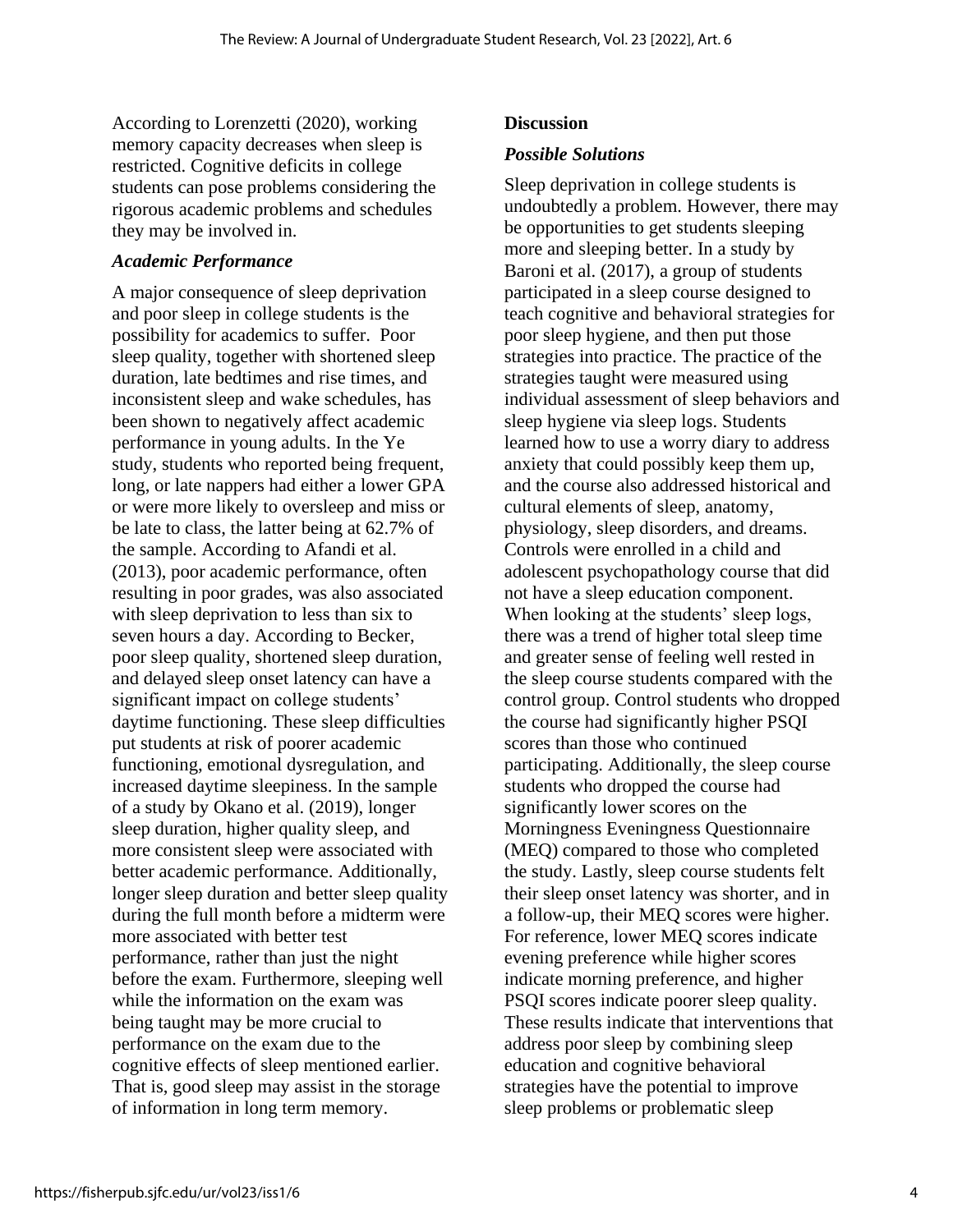behaviors. Adding a sleep education component to college curriculums may help students in achieving their goals in the healthiest way possible.

## *Further Research*

While research on sleep in college students and sleep in general is well established, there is always room for further research. One topic of possible interest could be why college students nap and whether napping could suggest underlying sleep disorders. Could a frequent napper have a sleep disorder? Additionally, few studies have looked at whether or not behavioral strategies and sleep education improve mood and anxiety. Furthermore, it could be beneficial to conduct more studies that examine the impact of interventions for both sleep and mental health and whether intervention type needs to differ depending on the specific sleep and/or mental health problems present (Becker, 2018).

## **Conclusion**

With their rigorous schedules and dedication to academics, college students need more sleep than ever before. However, they are increasingly sleep deprived, and this may be due to the various aspects of their busy lives, such as napping, technology, and their social environments. Any of these factors can contribute to college students so commonly not getting enough sleep and this has many consequences on physical and mental health, as well as academics. Sleep deprivation can damage the immune system, make one more susceptible to infection, cancer, and Alzheimer's, disrupt glucose circulating and regulation of appetite, and impact gut health. Additionally, sleep deprivation can lead to impairment of cognitive and psychomotor function, such as deficits in concentration, memory and thinking. Sleep deprivation is also correlated with many mental illness symptoms. Lastly, academics may be affected as well, with students being late to class, earning lower GPAs, and doing worse on exams. These effects of sleep deprivation in college students can be remedied with education on the importance of sleep and how to maintain good sleep habits and hygiene. The hope of such education measures is to bring awareness to the susceptibility of college students to become sleep deprived and encourage preventative action in taking back control of their wellbeing, starting with their sleep.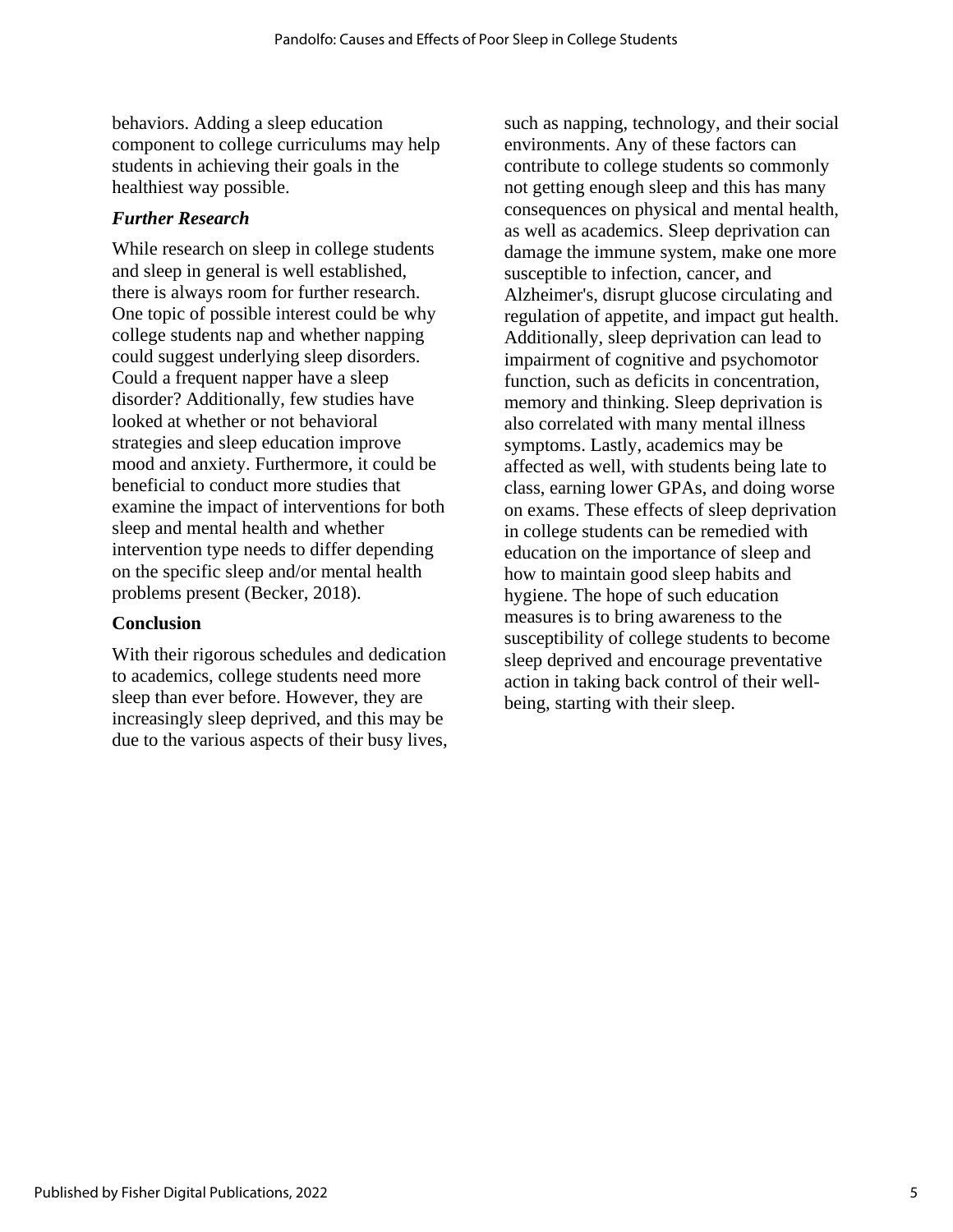#### **References**

- Afandi, O., Khan, F. A., Sharbatti, S. A., Shaikh, R. B., Hameed, A. K., Salim, F., Mohammed, L., & Hawi, H. (2013, June 1). *Sleep quality among university students: Evaluating the impact of smoking, social media use, and energy drink consumption on sleep quality and anxiety*. Inquiries Journal. Retrieved October 20, 2021, from http://www.inquiriesjournal.com/articles/738/sleep-quality-among-university-studentsevaluating-the-impact-of-smoking-social-media-use-and-energy-drink-consumption-onsleep-quality-and-anxiety.
- Baroni, A., Bruzzese, J.-M., Di Bartolo, C. A., Ciarleglio, A., & Shatkin, J. P. (2017). Impact of a sleep course on sleep, mood and anxiety symptoms in college students: A pilot study. *Journal of American College Health*, *66*(1), 41–50. https://doi.org/10.1080/07448481.2017.1369091
- Becker, S. P., Jarrett, M. A., Luebbe, A. M., Garner, A. A., Burns, G. L., & Kofler, M. J. (2018). Sleep in a large, multi-university sample of college students: Sleep problem prevalence, sex differences, and mental health correlates. *Sleep Health*, *4*(2), 174–181. https://doi.org/10.1016/j.sleh.2018.01.001
- Dowdell, E. B., & Clayton, B. Q. (2018). Interrupted sleep: College students sleeping with technology. *Journal of American College Health*, *67*(7), 640–646. https://doi.org/10.1080/07448481.2018.1499655
- Lorenzetti, M. S. (2020). *The Effects of Sleep Restriction on Biological, Psychological, and Neurocognitive Measures of Health* (dissertation). NSUWorks.
- Okano, K., Kaczmarzyk, J. R., Dave, N., Gabrieli, J. D., & Grossman, J. C. (2019). Sleep quality, duration, and consistency are associated with better academic performance in college students. *Npj Science of Learning*, *4*(1). <https://doi.org/10.1038/s41539-019-0055-z>
- Otenyo, J. K. (2015). *Sleeping habits and sleep deprivation among college ...Ja*. The University of Arizona. Retrieved October 18, 2021, from https://repository.arizona.edu/arizona/bitstream/10150/579300/1/azu\_etd\_mr\_2015\_0214\_si p1\_m.pdf.
- Pacheco, D. (2020, October 9). *Does napping impact sleep at night?* Sleep Foundation. Retrieved October 18, 2021, from https://www.sleepfoundation.org/how-sleep-works/doesnapping-impact-sleep-at-night.
- Przybylski, A. K., Murayama, K., DeHaan, C. R., & Gladwell, V. (2013). Motivational, emotional, and behavioral correlates of fear of missing out. *Computers in Human Behavior*, *29*(4), 1841–1848. https://doi.org/10.1016/j.chb.2013.02.014
- Schlarb, A., Friedrich, A., & Claßen, M. (2017). Sleep problems in university students an intervention. *Neuropsychiatric Disease and Treatment*, *Volume 13*, 1989–2001. https://doi.org/10.2147/ndt.s142067